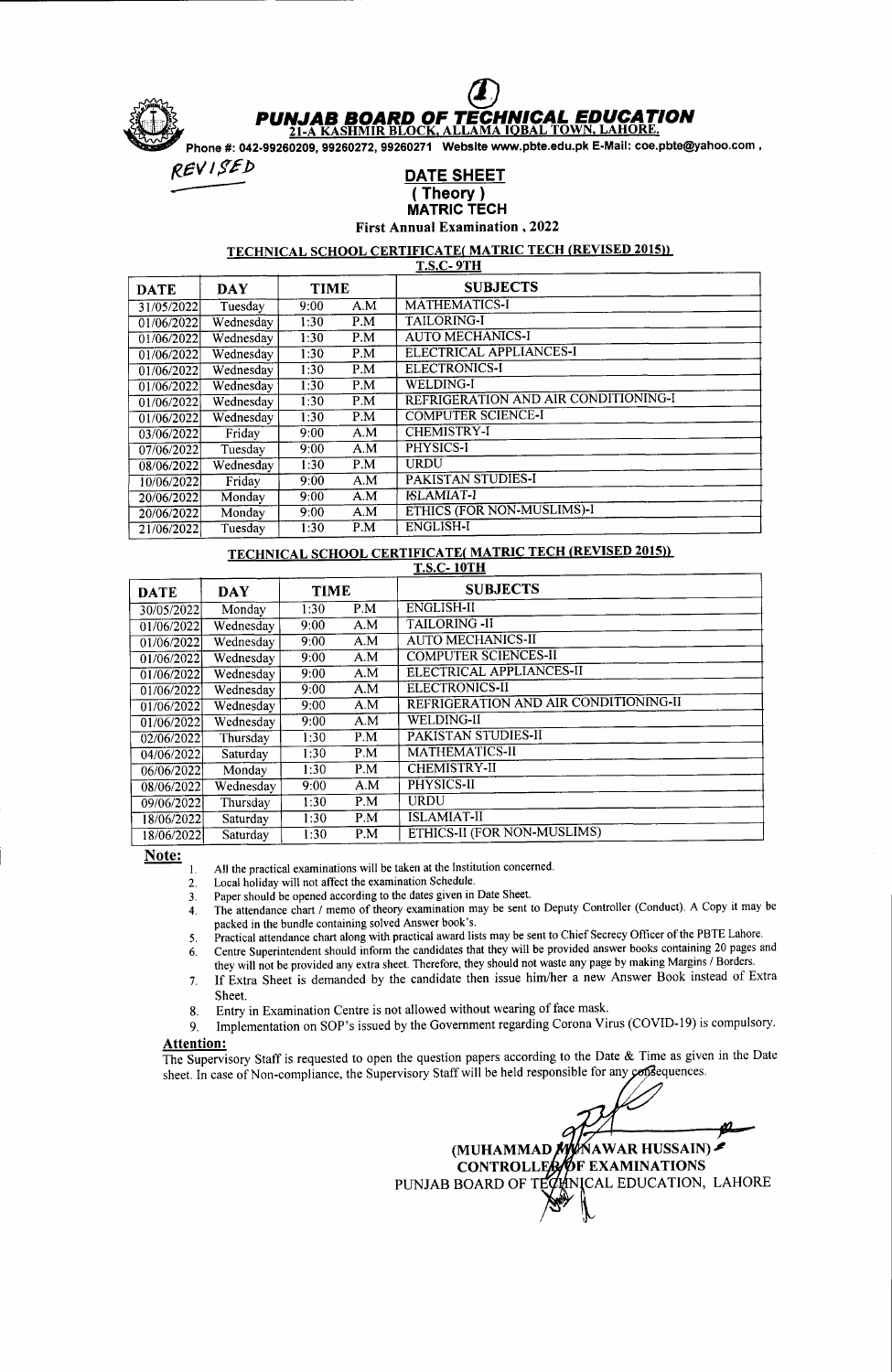

## PUNJAB BOARD OF TECHNICAL EDUCATION

21-A KASHMIR BLOCK. ALLAMA IOBAL TOWN. LAHORE.

Phone #: 042-99260209,99260272,99260271 Website www.pbte.edu.pk E.Mail: coe.pbte@yahoo.com ,

REVISED

## DATE SHEET

( Practical ) MATRIC TECH

First Annual Examination , 2022<br>TECHNICAL SCHOOL CERTIFICATE( MATRIC TECH (REVISED 2015)) T.S.C- 9TH

| <b>DATE</b> | DAY      | <b>TIME</b> | <b>SUBJECTS</b>                        | Group          |
|-------------|----------|-------------|----------------------------------------|----------------|
| 23/06/2022  | Thursday | A.M<br>9:00 | <b>TECHNICAL DRAWING-I (PRACTICAL)</b> |                |
| 23/06/2022  | Thursday | P.M<br>1:30 | <b>TECHNICAL DRAWING-I (PRACTICAL)</b> | 2              |
| 24/06/2022  | Friday   | A.M<br>9:00 | AUTO MECHANICS-I (PRACTICAL)           |                |
| 24/06/2022  | Friday   | P.M<br>2:30 | AUTO MECHANICS-I (PRACTICAL)           | 2              |
| 24/06/2022  | Friday   | A.M<br>9:00 | <b>COMPUTER SCIENCE-I (PRACTICAL)</b>  |                |
| 24/06/2022  | Friday   | P.M<br>2.30 | <b>COMPUTER SCIENCE-I (PRACTICAL)</b>  | 2              |
| 24/06/2022  | Friday   | A.M<br>9.00 | ELECTRICAL APPLIANCES-I (PRACTICAL)    |                |
| 24/06/2022  | Friday   | P.M<br>2.30 | ELECTRICAL APPLIANCES-I (PRACTICAL)    | $\overline{c}$ |
| 24/06/2022  | Friday   | A.M<br>9.00 | ELECTRONICS-I (PRACTICAL)              |                |
| 24/06/2022  | Friday   | P.M<br>2:30 | ELECTRONICS-I (PRACTICAL)              | $\overline{2}$ |
| 24/06/2022  | Friday   | A.M<br>9:00 | TAILORING -I (PRACTICAL)               |                |
| 24/06/2022  | Friday   | P.M<br>2:30 | TAILORING -I (PRACTICAL)               | $\overline{2}$ |
| 24/06/2022  | Friday   | A.M<br>9:00 | <b>WELDING -I (PRACTICAL)</b>          |                |
| 24/06/2022  | Friday   | P.M<br>2:30 | <b>WELDING -I (PRACTICAL)</b>          | $\overline{2}$ |
| 24/06/2022  | Friday   | A.M<br>9:00 | REFRIGERATION AND AIR CONDITIONING-I   |                |
|             |          |             | (PRACTICAL)                            | $\mathbf{2}$   |
| 24/06/2022  | Friday   | P.M<br>2:30 | REFRIGERATION AND AIR CONDITIONING-I   |                |
|             |          |             | (PRACTICAL)                            |                |

| <b>TECHNICAL SCHOOL CERTIFICATE( MATRIC TECH (REVISED 2015)) T.S.C. 10TH</b> |            |             |                  |                                         |                |  |  |
|------------------------------------------------------------------------------|------------|-------------|------------------|-----------------------------------------|----------------|--|--|
| <b>DATE</b>                                                                  | <b>DAY</b> | <b>TIME</b> |                  | <b>SUBJECTS</b>                         | Group          |  |  |
| 25/06/2022                                                                   | Saturday   | 9:00        | $\overline{A.M}$ | <b>TECHNICAL DRAWING-II (PRACTICAL)</b> |                |  |  |
| 25/06/2022                                                                   | Saturday   | 1:30        | P.M              | TECHNICAL DRAWING-II (PRACTICAL)        | $\overline{2}$ |  |  |
| 27/06/2022                                                                   | Monday     | 9:00        | A.M              | CHEMISTRY-II (PRACTICAL)                | 1              |  |  |
| 27/06/2022                                                                   | Monday     | 1:30        | $\overline{P.M}$ | CHEMISTRY-II (PRACTICAL)                | $\overline{2}$ |  |  |
| 28/06/2022                                                                   | Tuesday    | 9:00        | A.M              | PHYSICS-II (PRACTICAL)                  | ī              |  |  |
| 28/06/2022                                                                   | Tuesday    | 1:30        | P.M              | PHYSICS-II (PRACTICAL)                  | $\overline{2}$ |  |  |
| 29/06/2022                                                                   | Wednesday  | 9:00        | $\overline{A.M}$ | AUTO MECHANICS-II (PRACTICAL)           | 1              |  |  |
| 29/06/2022                                                                   | Wednesday  | 1:30        | P.M              | AUTO MECHANICS-II (PRACTICAL)           | $\overline{2}$ |  |  |
| 29/06/2022                                                                   | Wednesday  | 9:00        | A.M              | <b>COMPUTER SCIENCES-II (PRACTICAL)</b> | 1              |  |  |
| 29/06/2022                                                                   | Wednesday  | 1:30        | P.M              | <b>COMPUTER SCIENCES-II (PRACTICAL)</b> | $\overline{2}$ |  |  |
| 29/06/2022                                                                   | Wednesday  | 9:00        | A.M              | ELECTRICAL APPLIANCES-II (PRACTICAL)    | 1              |  |  |
| 29/06/2022                                                                   | Wednesday  | 1:30        | P.M              | ELECTRICAL APPLIANCES-II (PRACTICAL)    | $\overline{2}$ |  |  |
| 29/06/2022                                                                   | Wednesday  | 9:00        | A.M              | ELECTRONICS-II (PRACTICAL)              | 1              |  |  |
| 29/06/2022                                                                   | Wednesday  | 1:30        | P.M              | ELECTRONICS-II (PRACTICAL)              | $\overline{2}$ |  |  |
| 29/06/2022                                                                   | Wednesday  | 9:00        | A.M              | TAILORING - II (PRACTICAL)              |                |  |  |
| 29/06/2022                                                                   | Wednesday  | 1:30        | $\overline{P.M}$ | TAILORING - II (PRACTICAL)              | $\overline{2}$ |  |  |
| 29/06/2022                                                                   | Wednesday  | 9.00        | $\overline{A.M}$ | <b>WELDING-II (PRACTICAL)</b>           |                |  |  |
| 29/06/2022                                                                   | Wednesday  | 1:30        | P.M              | <b>WELDING-II (PRACTICAL)</b>           | $\overline{2}$ |  |  |
| 29/06/2022                                                                   | Wednesday  | 9:00        | A.M              | REFRIGERATION AND AIR CONDITIONING-II   |                |  |  |
|                                                                              |            |             |                  | (PRACTICAL)                             |                |  |  |
| 29/06/2022                                                                   | Wednesday  | 1:30        | $\overline{P.M}$ | REFRIGERATION AND AIR CONDITIONING-II   | $\overline{2}$ |  |  |
|                                                                              |            |             |                  | (PRACTICAL)                             |                |  |  |

### Note:

1. The grouping of the students for Practical Examination will be done by the Principal concerned.

2. There will be a group of more or less 25 candidates in the subjects of Chemistry and Physics Practical and four groups will take their Practical Examination in a Day

3. Similarly there will be a Group of 40 candidates in the Subjects of Trade Practical and four groups will take their Practical Examination in a day.

4. Local holiday will not affect the Examination Schedule.Paper should be opened according to the dates given in the Date Sheet.

### **Attention**

Date sheet. In case of The Supervisory Staff is requested to open the question papers according to the Date & Time as given ⁄n the Non-compliance, the Supervisory Staff will be held responsible for any consequences.

(MUHAMMA**ự m**unáwar hussain) OF EXAMINATIONS PUNJAB BOARD OF **JEC**HNICAL EDUCATION, LAHORE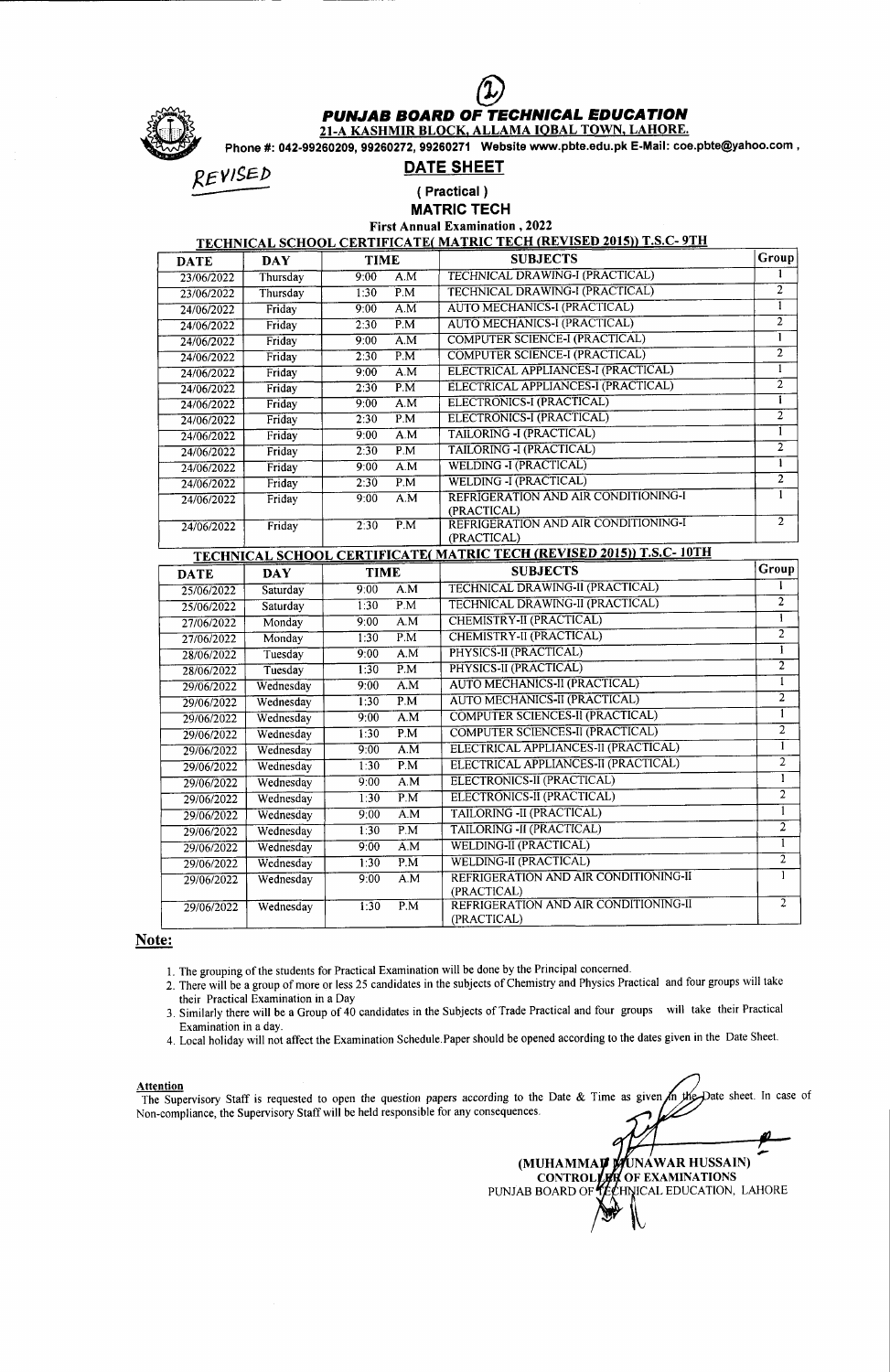

### **JAB BOARD OF TECHNICAL EDUCATION**<br>-A KASHMIR BLOCK, ALLAMA IOBAL TOWN, LAHORE.  $21-A$

Phone #: 042-99260209,99260272,99260271 Website www.pbte.edu.pk E-Mail: coe.pbte@yahoo.com ,

### REVISED DATE SHEET ( Theory ) MATRIC TECH First Annual Examination ,2022

### TECHNICAL SCHOOL CERTIFICATE( MATRIC TECH (REVISED 2012))

| <b>T.S.C-9TH</b> |            |             |     |                                      |  |  |  |
|------------------|------------|-------------|-----|--------------------------------------|--|--|--|
| <b>DATE</b>      | <b>DAY</b> | <b>TIME</b> |     | <b>SUBJECTS</b>                      |  |  |  |
| 31/05/2022       | Tuesday    | 9:00        | A.M | MATHEMATICS-I                        |  |  |  |
| 01/06/2022       | Wednesday  | 1:30        | P.M | <b>TAILORING-I</b>                   |  |  |  |
| 01/06/2022       | Wednesday  | 1:30        | P.M | AUTO MECHANICS-I                     |  |  |  |
| 01/06/2022       | Wednesday  | 1:30        | P.M | ELECTRICAL APPLIANCES-I              |  |  |  |
| 01/06/2022       | Wednesday  | 1:30        | P.M | <b>ELECTRONICS-I</b>                 |  |  |  |
| 01/06/2022       | Wednesday  | 1:30        | P.M | <b>WELDING-I</b>                     |  |  |  |
| 01/06/2022       | Wednesday  | 1:30        | P.M | REFRIGERATION AND AIR CONDITIONING-I |  |  |  |
| 01/06/2022       | Wednesday  | 1:30        | P.M | <b>COMPUTER SCIENCE-I</b>            |  |  |  |
| 03/06/2022       | Friday     | 9:00        | A.M | <b>CHEMISTRY-I</b>                   |  |  |  |
| 07/06/2022       | Tuesday    | 9:00        | A.M | PHYSICS-I                            |  |  |  |
| 08/06/2022       | Wednesday  | 1:30        | P.M | URDU                                 |  |  |  |
| 10/06/2022       | Friday     | 9:00        | A.M | PAKISTAN STUDIES-I                   |  |  |  |
| 20/06/2022       | Monday     | 9:00        | A.M | <b>ISLAMIAT-I</b>                    |  |  |  |
| 20/06/2022       | Monday     | 9:00        | A.M | ETHICS (FOR NON-MUSLIMS)-I           |  |  |  |
| 21/06/2022       | Tuesday    | 1:30        | P.M | <b>ENGLISH-I</b>                     |  |  |  |

# TECHNICAL SCHOOL CERTIFICATE( MATRIC TECH (REVISED 2012))

| <b>DATE</b> | <b>DAY</b> | <b>TIME</b> |                   | <b>SUBJECTS</b>                       |  |  |  |  |
|-------------|------------|-------------|-------------------|---------------------------------------|--|--|--|--|
| 30/05/2022  | Monday     | 1:30        | P.M               | <b>ENGLISH-II</b>                     |  |  |  |  |
| 01/06/2022  | Wednesday  | 9:00        | A.M               | <b>TAILORING -II</b>                  |  |  |  |  |
| 01/06/2022  | Wednesday  | 9:00        | A.M               | <b>AUTO MECHANICS-II</b>              |  |  |  |  |
| 01/06/2022  | Wednesday  | 9:00        | A.M               | <b>COMPUTER SCIENCES-II</b>           |  |  |  |  |
| 01/06/2022  | Wednesday  | 9:00        | A.M               | ELECTRICAL APPLIANCES-II              |  |  |  |  |
| 01/06/2022  | Wednesday  | 9:00        | A.M               | ELECTRONICS-II                        |  |  |  |  |
| 01/06/2022  | Wednesday  | 9:00        | A.M               | REFRIGERATION AND AIR CONDITIONING-II |  |  |  |  |
| 01/06/2022  | Wednesday  | 9:00        | A.M               | <b>WELDING-II</b>                     |  |  |  |  |
| 02/06/2022  | Thursday   | 1:30        | P.M               | PAKISTAN STUDIES-II                   |  |  |  |  |
| 04/06/2022  | Saturday   | 1:30        | P.M               | MATHEMATICS-II                        |  |  |  |  |
| 06/06/2022  | Monday     | 1:30        | P.M               | <b>CHEMISTRY-II</b>                   |  |  |  |  |
| 08/06/2022  | Wednesday  | 9:00        | A.M               | PHYSICS-II                            |  |  |  |  |
| 09/06/2022  | Thursday   | 1:30        | P.M               | <b>URDU</b>                           |  |  |  |  |
| 18/06/2022  | Saturday   | 1:30        | P.M               | <b>ISLAMIAT-II</b>                    |  |  |  |  |
| 18/06/2022  | Saturday   | 1:30        | $\overline{P}$ .M | ETHICS-II (FOR NON-MUSLIMS)           |  |  |  |  |

Note:

All the practical examinations will be taken at the Institution concemed. l.

Local holiday will not affect the examination Schedule. 2.

- Paper should be opened according to the dates given in Date Sheet. 3.
- The attendance chart / memo of iheory examination may be sent to Deputy Controller (Conduct). A Copy it may be packed in the bundle containing solved Answer book's. 4.
- Practical attendance chart along with practical award lists may be sent to Chief Secrecy Officer of the PBTE Lahore. 5.

Centre Superintendent should inform the candidates that they will be provided answer books containing 20 pages and they will not be provided any extra sheet. Therefore, they should not waste any page by making Margins / Borders. b.

- If bxtra Sheet is demanded by the candidate then issue him/her a new Answer Book instead of Extra  $7<sub>1</sub>$ Sheet.
- 
- 8. Entry in Examination Centre is not allowed without wearing of face mask.<br>9. Implementation on SOP's issued by the Government regarding Corona Vi Implementation on SOP's issued by the Government regarding Corona Virus (COVID-19) is compulsory.

#### Attention:

The Supervisory Staff is requested to open the question papers according to the Date  $\&$  Time as given in the Date sheet. In case of Non-compliance, the Supervisory Staff will be held responsible for any contequences.

(MUHAMMAD **MLA**NAWAR HUSSAIN

CONTROLLEX OF EXAMINATIONS

PUNJAB BOARD OF TECHNICAL EDUCATION, LAHORE